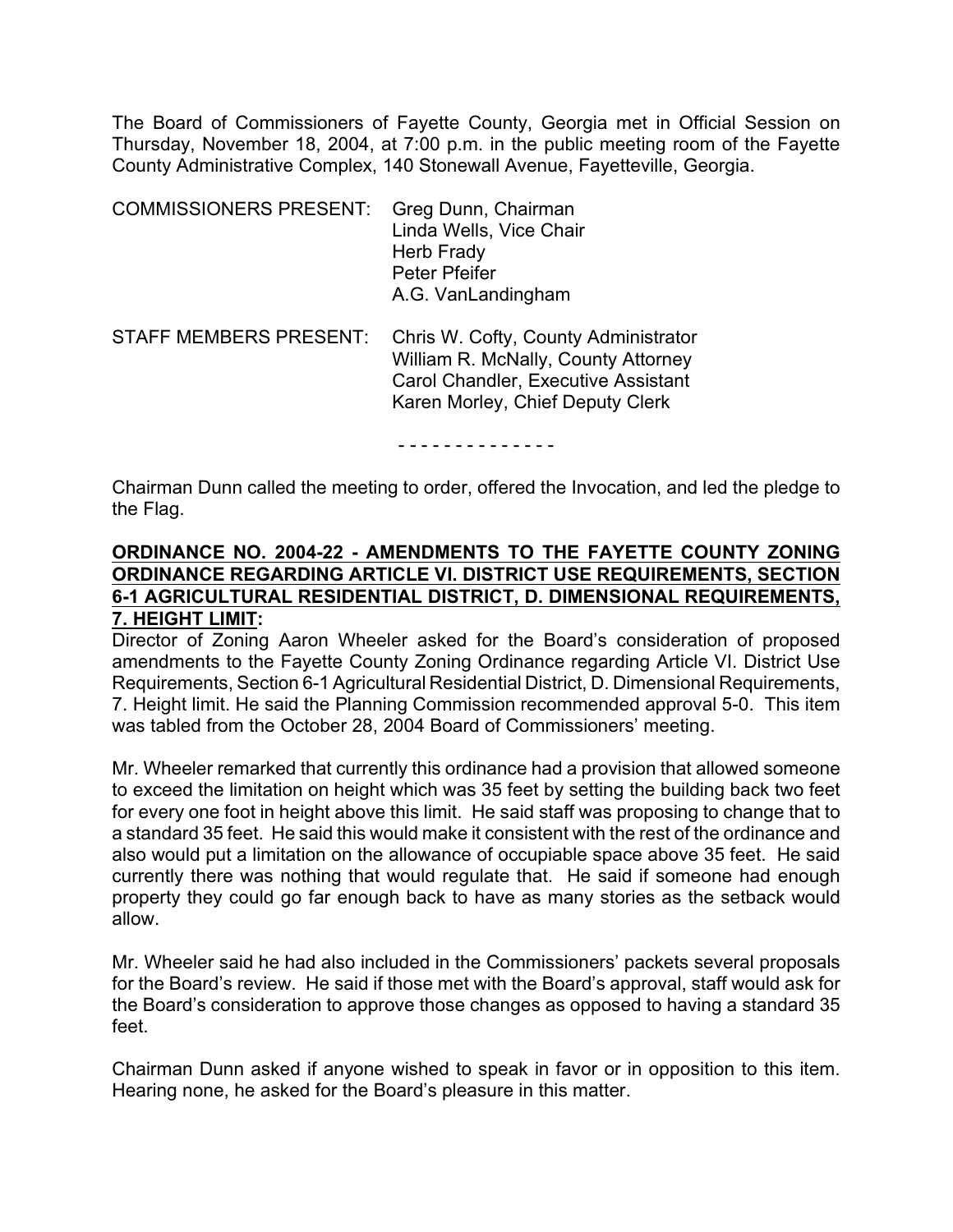Commissioner Frady remarked that the Planning Commission had stated that the county did not have a ladder truck and this amendment would also ensure safety.

Mr. Wheeler said he would like to introduce David Scarbrough who was the County Fire Marshal.

Mr. Scarbrough asked Commissioner Frady to rephrase the question.

Commissioner Frady said something had been mentioned about a ladder truck in regard to the building height. He questioned what the Planning Commission's feeling was regarding the ladder truck.

Mr. Scarbrough replied that he was not sure he could give the thoughts of the Planning Commission regarding the county having or not having a ladder truck. He said the only thing that he could truly comment on was paragraph B. as a change. He said the Fire Department did not have a ladder truck or anything greater than a 35 foot ground ladder. He said this was part of the reason that the language read as it did for human occupation. He said the intent that they believed historically was in place was the allowance in A-R for agricultural uses such as silos and those kinds of things.

Commissioner Frady said he understood that building heights would now be raised from 35 feet to 40 feet.

Mr. Scarbrough said that was not proposed in this section but was in the O-I which was next.

Chairman Dunn said one of the concerns that the Board had last time was the definition of 35 feet. He asked how 35 feet was measured.

Mr. Wheeler replied that the definition of building height in Article III included the procedure for measuring the height. He said it stated that the vertical distance of a building measured from the average grade elevation to the mid point of the highest roof. He remarked that said mid point shall be measured from the ceiling joist of the highest floor level to the top of the highest roof surface.

At this time Mr. Scarbrough passed out a diagram to demonstrate how this was measured. A copy of the diagram, identified as "Attachment No. 1", follows these minutes and is made an official part hereof.

Chairman Dunn remarked that the height of the building in all likelihood was going to be more than 35 feet and Mr. Wheeler agreed.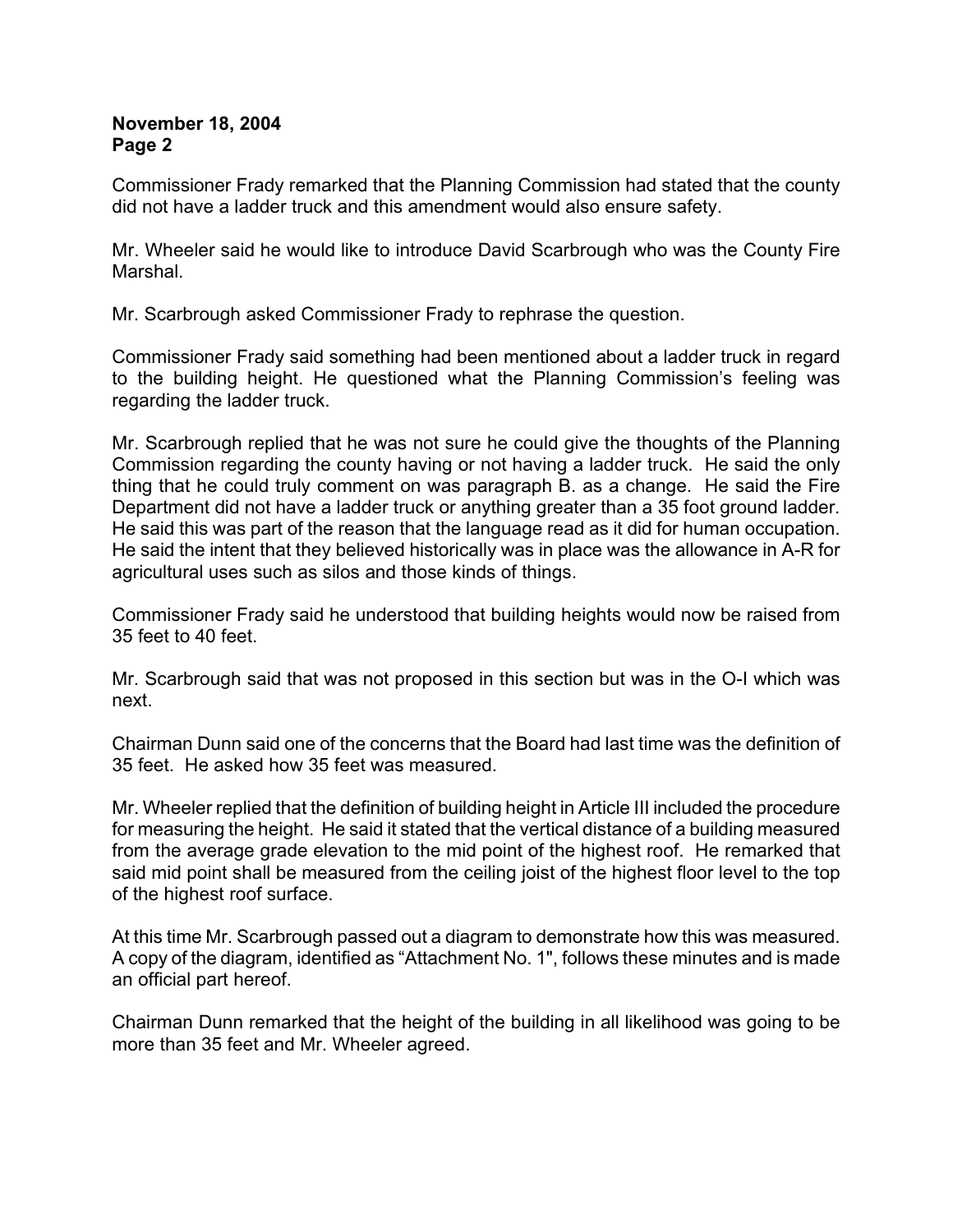Chairman Dunn said they wanted to make sure that nobody would be occupying space above 35 feet. He said there was concern with both aesthetics and safety. He said this change should make this known to everybody.

On motion made by Commissioner Wells, seconded by Commissioner Frady to approve amendments to the Fayette County Zoning Ordinance regarding Article VI. district use requirements, Section 6-1. A-R Agricultural-Residential District, D. Dimensional requirements, 7. Height limit, discussion followed.

Commissioner Frady asked if a building could have a balcony if it measured less than 35 feet to the balcony from the middle grade and Mr. Scarbrough replied yes it could.

The motion carried 5-0. A copy of Ordinance No. 2004-22, identified as "Attachment No. 2", follows these minutes and is made an official part hereof.

### **ORDINANCE NO. 2004-23 - AMENDMENTS TO THE FAYETTE COUNTY ZONING ORDINANCE REGARDING ARTICLE VI. DISTRICT USE REQUIREMENTS, SECTION 6-17. O-I, OFFICE-INSTITUTIONAL DISTRICT, F. DIMENSIONAL REQUIREMENTS, 7. HEIGHT LIMIT, A. AND B.:**

Director of Zoning Aaron Wheeler asked for the Board's consideration of proposed amendments to the Fayette County Zoning Ordinance regarding Article VI. District Use Requirements, Section 6-17. O-I, Office-Institutional District, F. Dimensional Requirements, 7. Height limit, a. and b. He said the Planning Commission recommended approval 5-0. This item was tabled from the October 28, 2004 Board of Commissioners' meeting.

Mr. Wheeler remarked that basically this was the same item as the previous ordinance on tonight's agenda. He said the O-I district was another district that did not have just a standard straight limit. He said initially it was proposed to limit it at 35 feet but after discussions there were issues raised as to different types of buildings. He said the height limit in O-I was 35 feet within 150 feet of an existing residential development or four floors at locations other than as qualified in 7-A above. He said initially staff had proposed to limit it to 35 feet. He called the Board's attention to page 5 in the handout regarding O-I. He said they changed this to 40 feet as defined in Article III, Section 3-12 and when a structure reaches a minimum height of four floors including basements, it shall be sprinkled. He said the idea had been brought up that there were new buildings that could be built with four floors in the O-I being an office building. He said four floors in a non-residential building structure would require 13 feet 4 inches to be built per story. He said because it was possible with a basement, based on the definition of measuring, to have four floors open that would put the fourth floor out of reach for the fire department to rescue somebody should they be stranded or in danger up there. He said staff had put in the second requirement to say that the building would need to be sprinkled in order to meet the safety issue.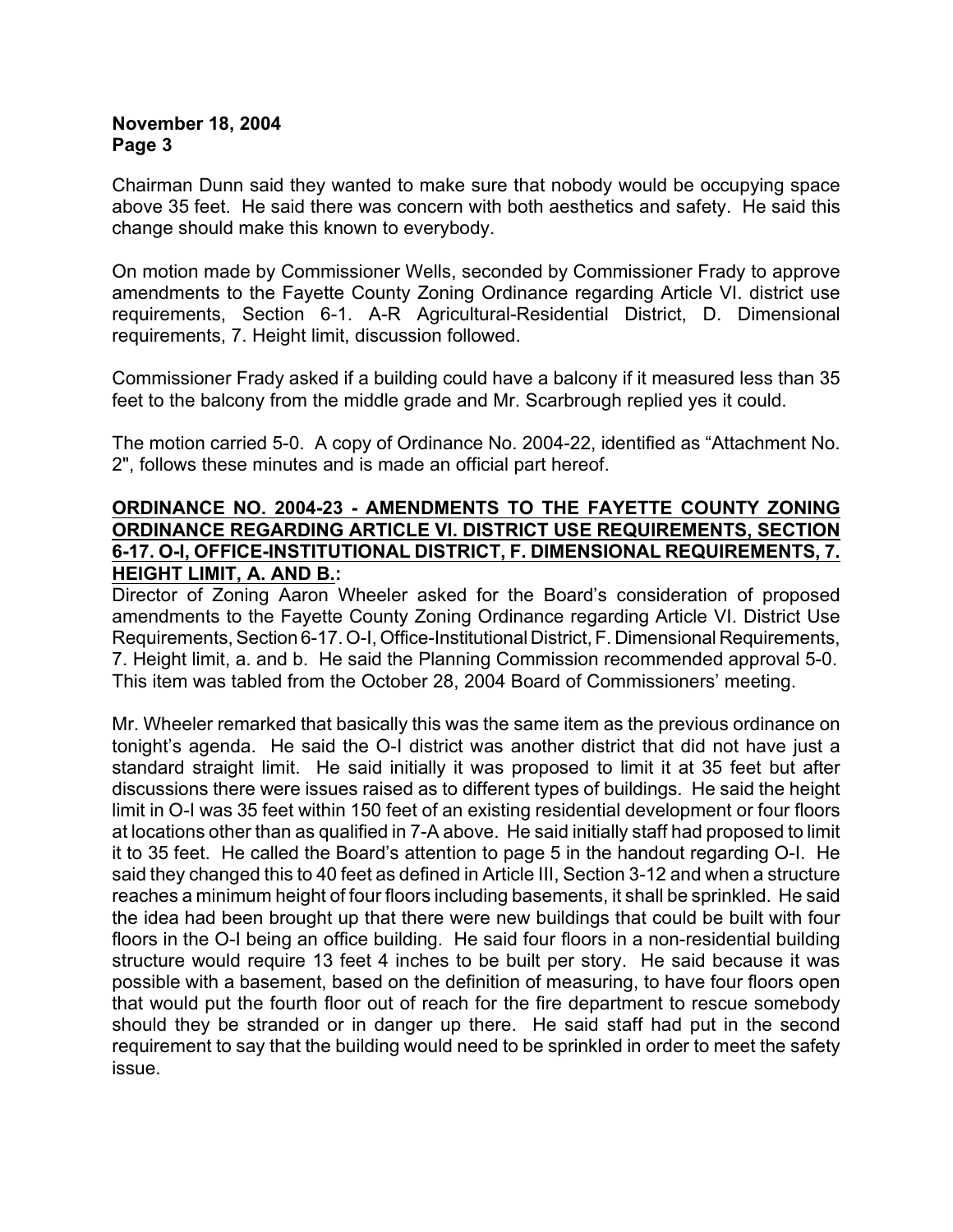Mr. Scarbrough commented on the possibility of a fourth floor. He said the only way that could be built was with a grade change.

Commissioner Frady said in discussing this with Mr. Scarbrough, one could actually build a building under State fire codes as high as the person wanted as long as it was sprinkled.

Chairman Dunn questioned why the height was being changed to 40 feet in O-I but no other zoning category.

Mr. Scarbrough replied the ability to build a three story office building with a flat roof concept typically required thirteen feet four inches from floor to floor in order to get the mechanicals and HVAC in between the floors. He said the 40 feet was his suggestion in order to try and meet the intent of what the 35 feet with the four floors was listed in O-I. He said this was in order to try and realistically understand the architectural and engineering requirements to get a four story building in place in the unincorporated portion of the county and still meet safety requirements. He said staff felt like O-I was where one would see typical office type buildings as opposed to something in A-R.

Mr. Wheeler interjected that the purpose of the 40 feet was to be able to achieve the three to possibly four floor height. He commented that industrial buildings traditionally tended to be one story buildings. He said office buildings for the most part tended to be more than one story and sometimes more than two stories to three stories. He said an office building might have the need to rise higher than 35 feet to 40 feet in order to achieve three floors without spreading it out.

Chairman Dunn asked what the maximum height was that could be put in industrial and Mr. Wheeler replied 35 feet.

Chairman Dunn asked if 35 feet was the maximum height that could be put in residential and Mr. Wheeler replied that was correct.

Chairman Dunn clarified that the maximum height in O-I was 40 feet.

Mr. Wheeler said that was the proposed height.

Chairman Dunn said he did not understand why every zoning category was not consistent.

Commissioner Frady remarked that it was rare that an industrial building was the regular height of an office building. He said industrial buildings could be as high as 40 feet high and be just one floor.

Commissioner Frady asked if there had to be sprinkler systems in any industrial building.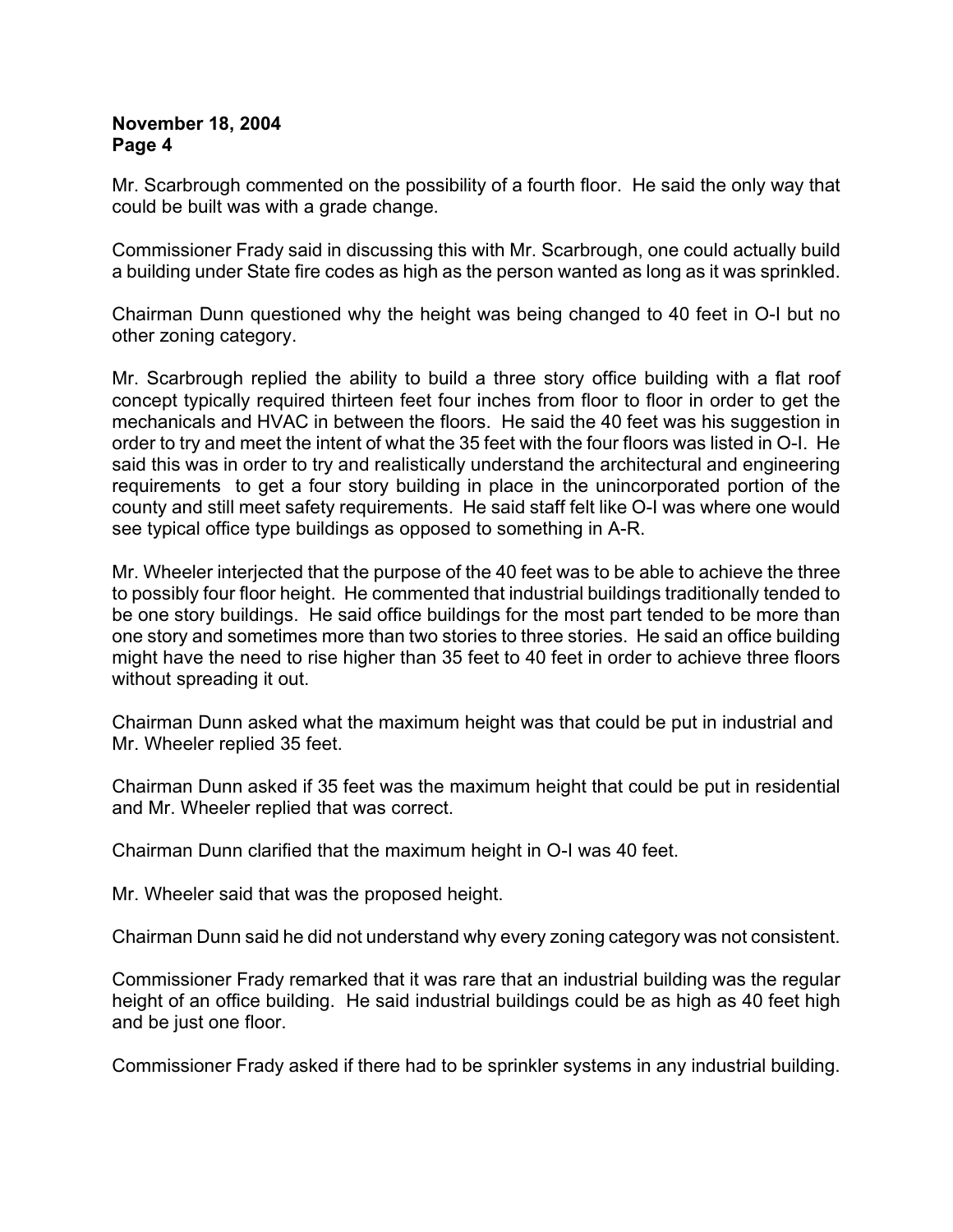Mr. Scarbrough replied that this was done on a case by case basis depending on square footage, the purpose of the building and so forth.

Chairman Dunn said he would like the ordinances to be consistent.

Commissioner Frady said the Board could instruct staff to come back with a recommendation.

Chairman Dunn said the Board could go ahead and vote on this item that was on the agenda tonight.

Chairman Dunn asked if anyone wished to speak in favor or in opposition of this item. Hearing none, he asked for the Board's pleasure in this matter.

On motion made by Commissioner Wells, seconded by Commissioner VanLandingham to approve amendments to the Fayette County Zoning Ordinance regarding Article VI. District use requirements, Section 6-17. O-I, Office-Institutional District, F. Dimensional requirements, 7. Height limit, a. and b. The motion carried 5-0. A copy of Ordinance No. 2004-23, identified as "Attachment No. 3", follows these minutes and is made an official part hereof.

**CONSENT AGENDA:** On motion made by Commissioner VanLandingham, seconded by Commissioner Wells to approve the consent agenda as presented. The motion carried 5- 0.

**FLEET MAINTENANCE - WADE TRACTOR EQUIPMENT AWARDED BID:** Approval of recommendation from Director of Purchasing Tim Jones to award bid to Wade Tractor Equipment for a utility tractor in the amount of \$25,113.75; and to award bid to Lashley Tractor Sales in the amount of \$7,632.10 for a Flail Mower. A copy of the memorandum, identified as "Attachment No. 4", follows these minutes and is made an official part hereof.

**SHERIFF'S DEPARTMENT - TRANSFER OF FUNDS:** Approval of request from the Sheriff's Department to transfer an insurance reimbursement in the amount of \$749.69 from the General Fund to the Sheriff's Department-Criminal Investigations Division budget account code 10030321-522233 for an accident involving a Fayette County departmental vehicle. A copy of the memorandum, identified as "Attachment No. 5", follows these minutes and is made an official part hereof.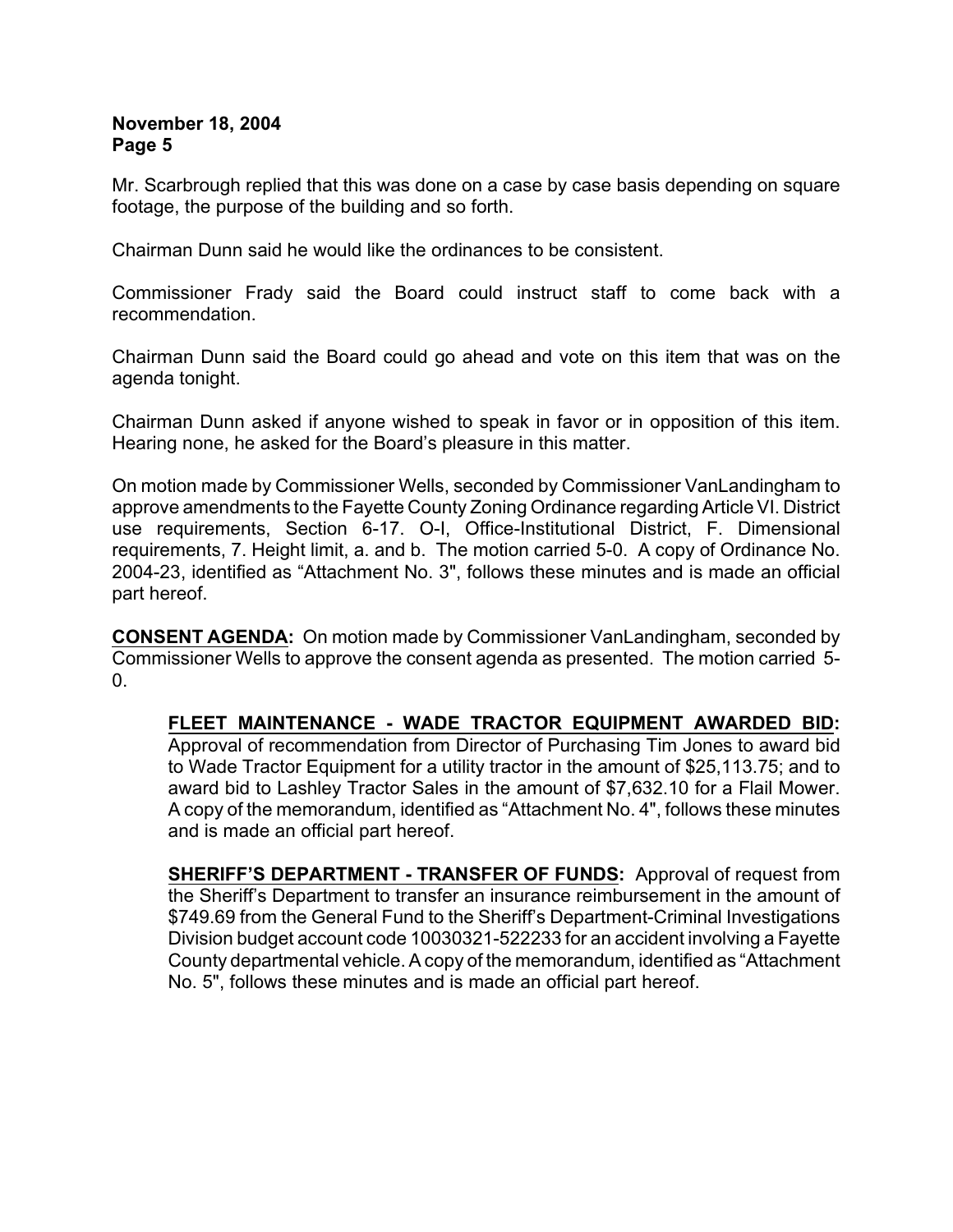# **MCCURRY PARK PAVING - METRO ASPHALT PAVING AWARDED BID:**

Approval of recommendation from Director of Purchasing Tim Jones to award Bid #492 to the low bidder Metro Asphalt Paving in the amount of \$60,816 for paving at McCurry Park. A copy of the memorandum, identified as "Attachment No. 6", follows these minutes and is made an official part hereof.

**MINUTES:** Approval of minutes for Board of Commissioners meetings held on October 28, 2004 and November 3, 2004.

# **PUBLIC COMMENT:**

Members of the public are allowed up to five minutes each to address the Board on issues of concern other than those items which are on this evening's agenda.

**FAYE CAPERS:** Faye Capers remarked that she was a parent of a consumer who was currently being trained at Fayette Community Options where Dean Roach is the Director and the center is managed by McIntosh Trail Community Service Board and the Executive Director is Cathy Johnson. She said both of these individuals were present tonight. She thanked the Board for the opportunity to speak tonight on a project very close to her heart and one she was sure the Board would share an interest in. She said this was the training of Fayette County Citizens who have disabilities and who wish to contribute to the community in which they live. She said Fayette Community Options was the center who currently trained persons with disabilities in Fayette County. She stated that this was located on Walker Parkway and was managed by the McIntosh Trail Community Service Board with the primary funding support provided from the State of Georgia Department of Human Resources. She said funding was also provided by Federal Medicaid dollars, grant and aid and the Fayette County Commissioners. She said the county had been very generous in responding to their budget requests in recent years to off set the straight line funding provided by the State.

Ms. Capers further remarked that she wanted to keep the Commission up to date on present conditions. She said these were seriously deficient and she wanted the Commission to know what was being done to address these shortfalls. She said they had been blessed with the gift of time and talent from an architect in North Atlanta who was developing a requirements document that would identify their needs today and for the next 10 years. She said his evaluation was based on an onsite evaluation. She remarked that this document should be available on or before December 31, 2004.

Ms. Capers further stated that while some of the Commissioners had visited their training facility, she was tonight formally inviting the Board to attend an Open House Luncheon at their facility which would be held on December  $10<sup>th</sup>$  from 11:00 a.m. to 1:00 p.m. She said they were also asking for the Board's support in highlighting their needs to the State so they could improve disability training in Fayette County. She said this was critical for the citizens of Fayette County who need training if they are going to contribute to this community. She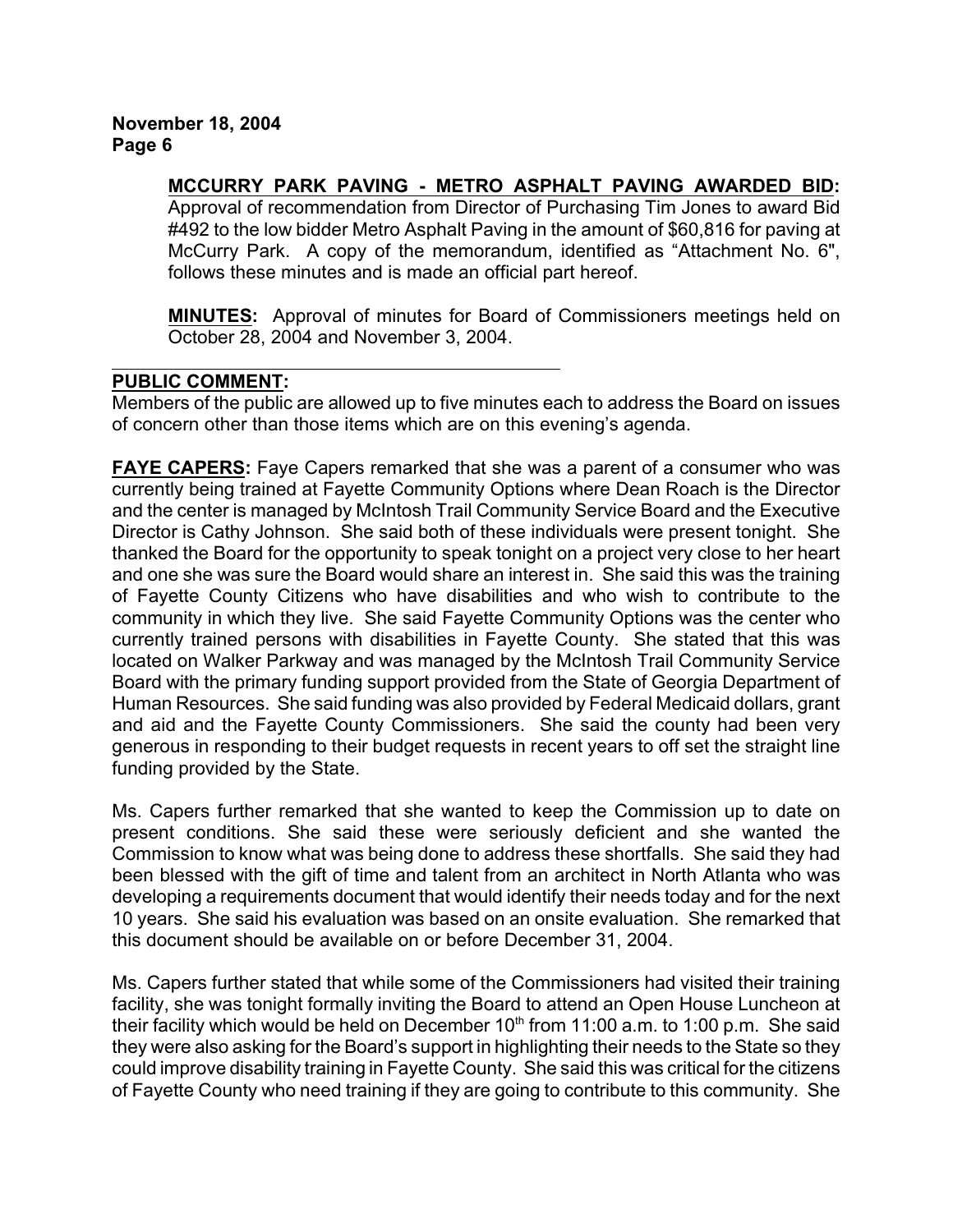concluded by saying that once they had the required document in hand, they would be requesting the Commissioners to provide a member of the county staff to assist them in sorting out the opportunities available to secure a new and suitable facility that would meet the needs of consumers and staff. She said they were considering a Community Development Block Grant, donations from charitable organizations, and individual donations to a Capital Fund. She said they were aware that the economy was currently tight but stated that they were taxpaying citizens in Fayette County and the disabled citizens of Fayette County needed an adequate facility to help them contribute to this community and improve their quality of life. She said that now was the time to start and ask that the county provide a staffer to attend their monthly Task Force meeting. She thanked the Board for allowing her to speak.

Commissioner VanLandingham remarked that a while back the County Administrator Chris Cofty and himself visited this facility to see how things were going. He said he had been talking to a developer. He said he had since that time been trying to get this individual to find a place to build a building for this organization.

Ms. Capers said they had also located some possible sites for their facility and she would get that information to the Board.

Commissioner VanLandingham said he would let the developer know about these sites and have him call her and see if something could be worked out.

### **STAFF REPORTS:**

**EXECUTIVE SESSION:** Chairman Dunn requested an executive session to discuss one legal item.

**EXECUTIVE SESSION:** On motion made by Commissioner Wells, seconded by Commissioner Frady to adjourn to executive session to discuss one legal item. The motion carried 5-0.

**LEGAL:** Chairman Dunn discussed a legal item with the Board.

Staff was given direction on this matter.

**EXECUTIVE SESSION AFFIDAVIT:** On motion made by Commissioner Wells, seconded by Commissioner Frady to authorize the Chairman to execute the Executive Session Affidavit affirming that one legal item was discussed in executive session. The motion carried 5-0. A copy of the Affidavit, identified as "Attachment No. 7", follows these minutes and is made an official part hereof.